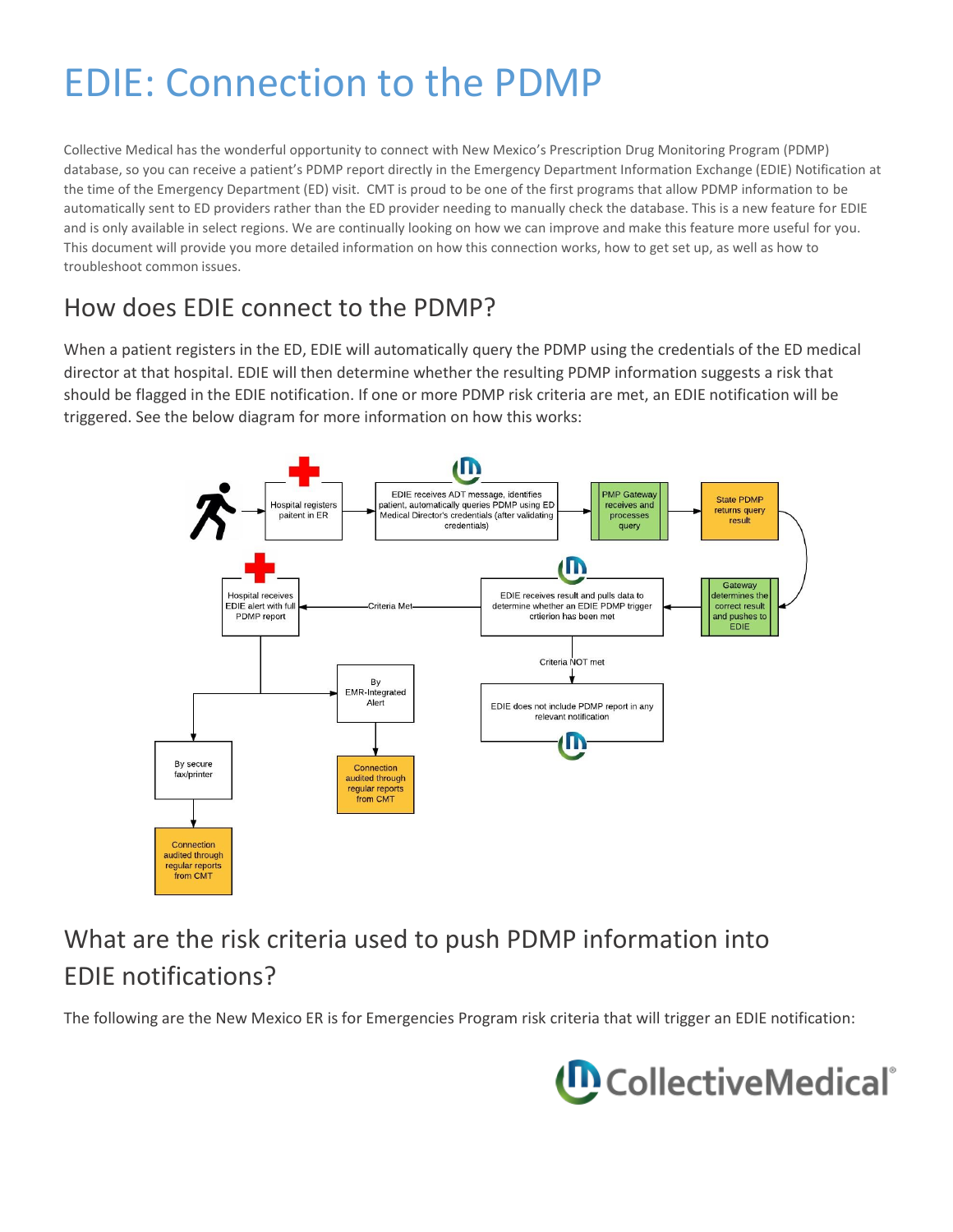- 1. Three (3) or more prescribers within 12 months;
- 2. Four (4) or more controlled substance II-V prescriptions within 12 months;
- 3. Two (2) or more controlled substance II-V prescriptions within last 40 days;
- 4. Any prescription for Methadone, Suboxone, Fentanyl transdermal, LA morphine, and LA oxycontin within last 6 months;
- 5. Any overlapping prescriptions for narcotics (controlled substance II-V) and benzodiazepines within last 6 months;
- 6. More than 90 average MED (morphine equivalents)/day prescribed within the last 15 days

### What information is displayed in the EDIE notification?

The EDIE notification is designed to be a single source of pertinent information on the patient at the point of care in the ED. As such, it needs to be brief and relevant. EDIE will provide whatever level of detailed PDMP history the hospital requests, but EDIE defaults to a detailed list of prescriptions/prescribers for the past 6 months, in addition to a 12- month count for certain classes of drugs and other important information—see the screen shot below for a sample:

| Rx Details (6 Mo.) |                                   |      |                |                          |            |                     |                                        |
|--------------------|-----------------------------------|------|----------------|--------------------------|------------|---------------------|----------------------------------------|
| <b>Fill Date</b>   | <b>Drug Description</b>           | Otv. | Prescriber     | $\mathcal{C}\mathcal{S}$ | <b>MED</b> | Rx Summary (12 Mo.) | Count                                  |
| 2015-02-18         | HYDROCODONE-ACETAMINOPHEN 7.5-325 | 30   | John Smith, MD |                          | 60.0       | $CS$ II-V $Rx$      |                                        |
| 2015-01-31         | HYDROCODONE-ACETAMINOPHEN 7.5-325 | 30   | John Smith, MD | 3                        | 60.0       | $CS$ -II $Rx$       | 0                                      |
| 2015-01-10         | HYDROCODONE-ACETAMINOPHEN 7.5-325 | 15   | John Smith, MD | 3                        | 60.0       | Quantity Dispensed  | 480                                    |
| 2014-12-18         | HYDROCODONE-ACETAMINOPHEN 7.5-325 | 30   | John Smith, MD |                          | 60.0       | Unique Prescribers  |                                        |
| 2014-11-29         | HYDROCODONE-ACETAMINOPHEN 5.0-250 | 30   | John Smith, MD |                          | 60.0       | Unique Pharmacies   |                                        |
| 2014-10-31         | HYDROCODONE-ACETAMINOPHEN 5.0-250 | 30   | John Smith, MD | 3                        | 60.0       | Benzos              |                                        |
| 2014-10-02         | HYDROCODONE-ACETAMINOPHEN 5.0-250 | 30   | John Smith, MD | 3                        | 60.0       | Opioids             |                                        |
|                    |                                   |      |                |                          |            | Long Acting Opioids | $\begin{array}{c} 20 \\ 2 \end{array}$ |

#### How is information protected upon transmission through EDIE?

PDMP information is sensitive patient health information and most states restrict access to a subset of medical providers that have a treatment purpose in accessing this information. States apply auditing processes to ensure that these rules are followed. As EDIE queries the PDMP upon patient registration, this information is often shared with the ED before a treating provider is identified. The EDIE system complies with all state requirements to audit notifications sent that include PMP information. Hospitals that work with EDIE are also required to comply with state audit requests.

#### How can my facility begin receiving PDMP information in our EDIE alerts?

Two documents are necessary to begin the PDMP integration. A hospital memorandum of understanding (MOU) will be required, as well as a Provider Release (usually signed by the ED Medical Director) including the physician's DEA number to access the database on the

prescriber's behalf. If you have not yet received these documents, or would like to inquire on the status of the PDMP integration at your facility, please contact [support@collectivemedical.com.](mailto:support@collectivemedical.com)

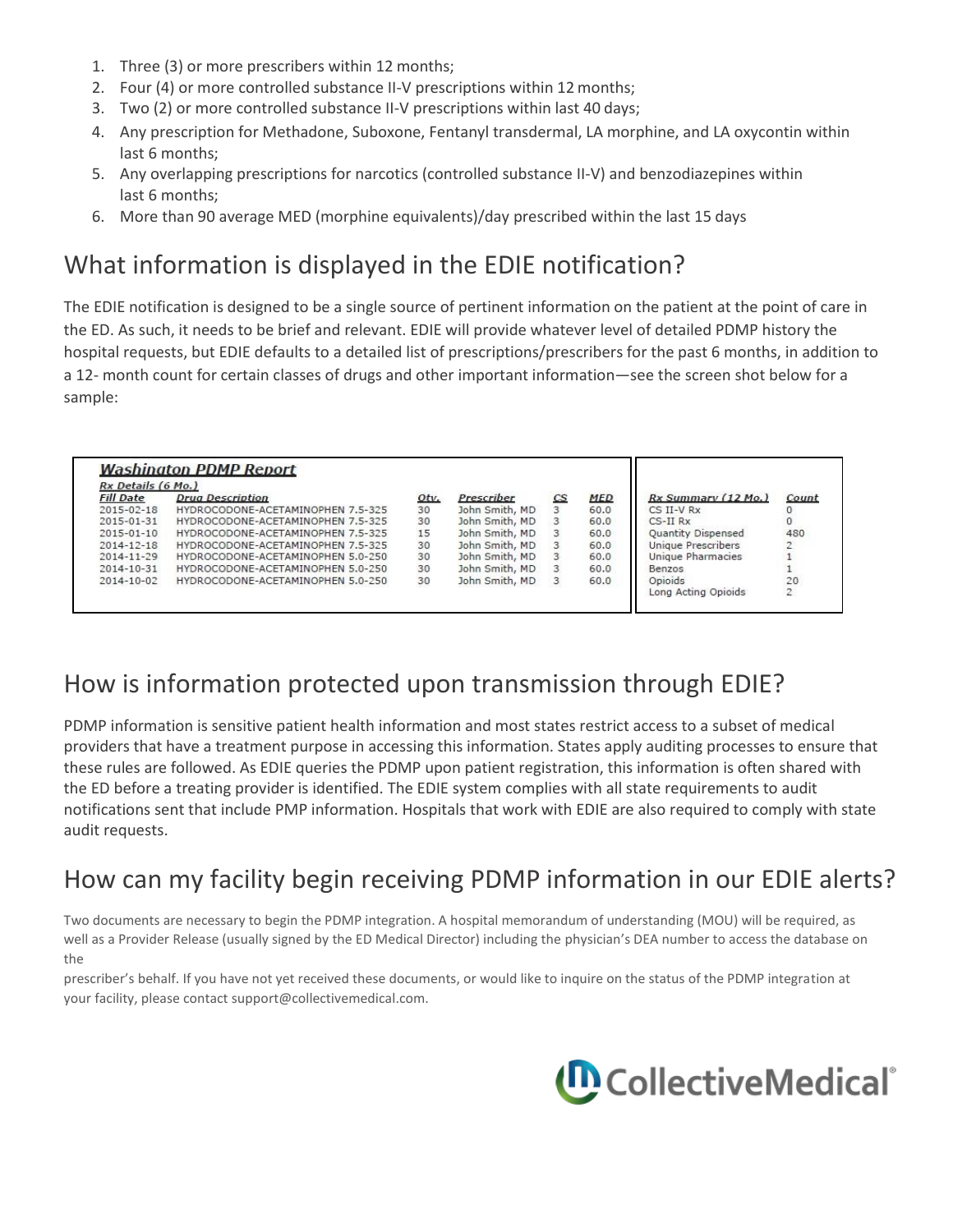## We stopped receiving PDMP information. Why?

To send prescription information, we use a provider's Drug Enforcement Administration (DEA) number to access the database on their behalf. If the provider has never logged in to the PDMP database, or has not logged in within the past two years, we are not able to access the database to query for prescription history.

# I can see the patient's prescription information on the PDMP site, but it is not in EDIE? Why?

There are several reasons this could occur:

- 1. If the prescriptions did not meet the facility's criteria, it will not trigger the EDIE Notification
- 2. EDIE pings the PDMP database and will wait 3 minutes for a response. If there is no response within three minutes, the EDIE Notification will be sent without the included PDMP report.
- 3. On occasion, CMT does not receive enough information from the hospital EMR to make an accurate match with the patient's identifying information in the PDMP database. For example, the PDMP may have a record of Jane Doe, DOB 1/1/91, at address 123 Wallamie Way. However, if Jane Doe registers at your hospital with different identifying information (i.e. Jane Doe, DOB 1/10/91, 123 Walker St) a positive match may not be made. Please make sure that all of the information is up to date for the patient. CMT will ping the PDMP database again with updated demographic information is provided.

If you are running into issues on receiving a PDMP report for a specific patient, please contact CM Support at [support@collectivemedical.com t](mailto:support@collectivemedical.com)o troubleshoot.

## PDMP Messages

The following messages will be found in the EDIE Notification to provide more information on the status of the PDMP query. This should allow you to understand when it may be appropriate for you to manually query the PDMP.

| <b>Message</b>                                                                                      | Reason                                                                                                   |
|-----------------------------------------------------------------------------------------------------|----------------------------------------------------------------------------------------------------------|
| "Unable to query PDMP".                                                                             | An unknown error occurred while processing PDMP request or in<br>trying to submit request query to PDMP. |
| "Unable to make request to PDMP due to invalid user credentials."                                   | A PDMP request was successfully submitted, but an Invalid<br>Requestor Error message was returned.       |
| "PDMP report does not meet criteria."                                                               | A PDMP request was completed successfully, but the prescription<br>information did not meet criteria.    |
| "No report was found."                                                                              | The PDMP request was successful, but no message was returned<br>from the PDMP database.                  |
| "Unable to determine if a PDMP report exists because an error<br>response was received from PDMP. " | The PDMP request was successful, but the PDMP database reported<br>an error.                             |
| "PDMP was not queried due to insufficient information."                                             | An insufficient amount of information was used to query the<br>PDMP database.                            |